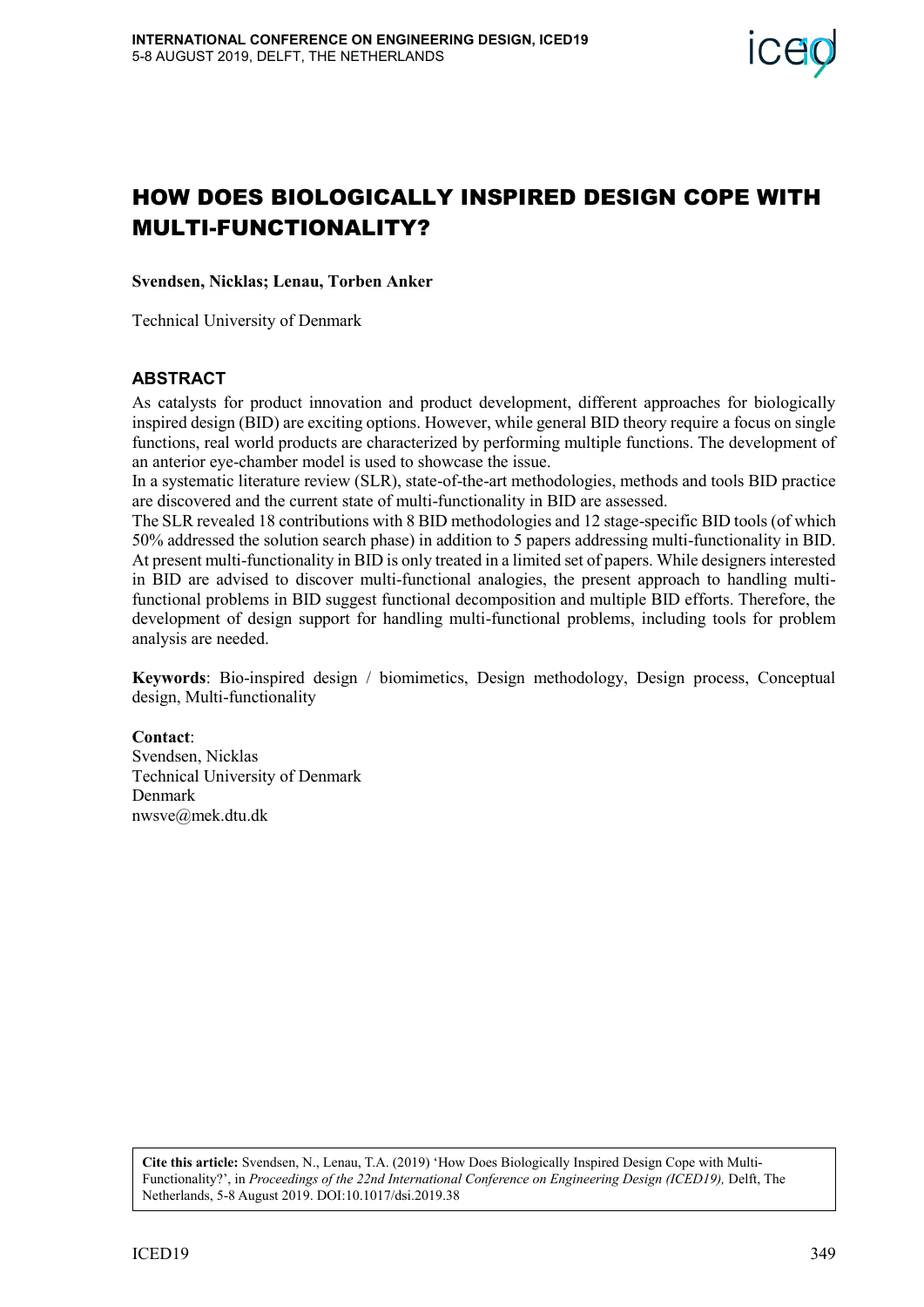## 1 INTRODUCTION

Despite the fact that most products are characterized by solving a number of functions only few methods for conceptual biological inspired design (BID) support simultaneous handling of more functions. Instead, the methods recommend that solutions are found one function at a time followed by a combination of the partial solutions. However, since natural organisms have survived thanks to a superior fulfilment of a range of functions designers could benefit from being able to handle solution search considering more functions simultaneously. To this end the designers need a methodology supporting the incorporation of multiple functions to develop and launch innovative products. A methodology will include a set of methods and tools addressing different activities in the BID-work. This introduction provides an overview of BID approaches, outline the motivation for studying multifunctionality in BID and illustrate the need for supporting multi-functionality with a practical example. As BID researchers use a broad terminology, the designation 'methodology' will be used to cover BID contributions describing the hole development process (e.g. frameworks, process models, guidelines, etc.). Similarly, the designation 'tools' will be used to cover phase-specific BID support (methods, means, techniques, etc.).

## **1.1 Approaches in biologically-inspired design**

In order to develop new and innovative solutions, biology pose an extensive source of knowledge and inspiration to engineering product development – a discipline with many different approaches, amongst others denoted biologically-inspired design, biomimetics, biomimicry, bionics, etc.

[ISO 18458](#page-9-0) (Biomimetics – Terminology, concepts and methodology) defines the different approaches as follows:

- Bio-inspiration: Creative approach based on the observation of biological systems
- Biomimetics: Interdisciplinary cooperation of biology and technology or other fields of innovation with the goal of solving practical problems through the function analysis of biological systems, their abstraction into models, and the transfer into and application of these models to the solution
- Biomimicry: Philosophy and interdisciplinary design approaches taking nature as a model to  $\bullet$ meet the challenges of sustainable development
- Bionics: Technical discipline that seeks to replicate, increase, or replace biological functions by their electronic and/or mechanical equivalents

BID as a design activity is carried out by a rather diverse set of professions. Engineers contribute with the formal design methods and theories while biologists with their deep insight into the natural world are often the driving forces in effectuating the knowledge transfer and inventing new bioinspired products, such as the lotus self-cleaning paint [\(Neinhuis and Barthlott, 1997\)](#page-9-1). Due to the different views of engineers and biologists, approaches and process models for both domains have been proposed. These approaches are most popularly denoted solution-driven BID when the study of a biological phenomenon of interest drives a product development effort and problem-driven BID when a technical functional problem are guiding the product development effort (Helms, Vattam [and Goel, 2009\)](#page-9-2).

The starting point of solution-oriented BID is a biological phenomenon of interest, followed by a range of activities leading to an application area for a functional principle inspired by biology. Thereby, the development process of solution-oriented BID takes biologists from biology into the engineering domain. Likewise, the development process of problem-oriented BID leads the designer from the engineering domain, over biology and back to the engineering domain. In practice, many research groups have studied the transition from biology to the engineering domain (occurring for both BID approaches). In this regard, efforts by researchers from the Technical University of Denmark [\(Lenau, 2009\)](#page-9-3), Virginia Tech [\(Kennedy, Buikema and Nagel, 2015\)](#page-9-4), the Technical University of Munich [\(Hashemi Farzaneh, 2016\)](#page-9-5) and Paris Tech [\(Graeff, Maranzana and Aoussat, 2018\)](#page-9-6) have all pointed towards the importance of incorporating biologists in BID development projects.

## **1.2 Why studying multi-functionality in biologically inspired design?**

Problem-oriented BID require that the engineering problem is broken down and reduced to single functions. It is assumed that the solution to the overall engineering problem can be found by using the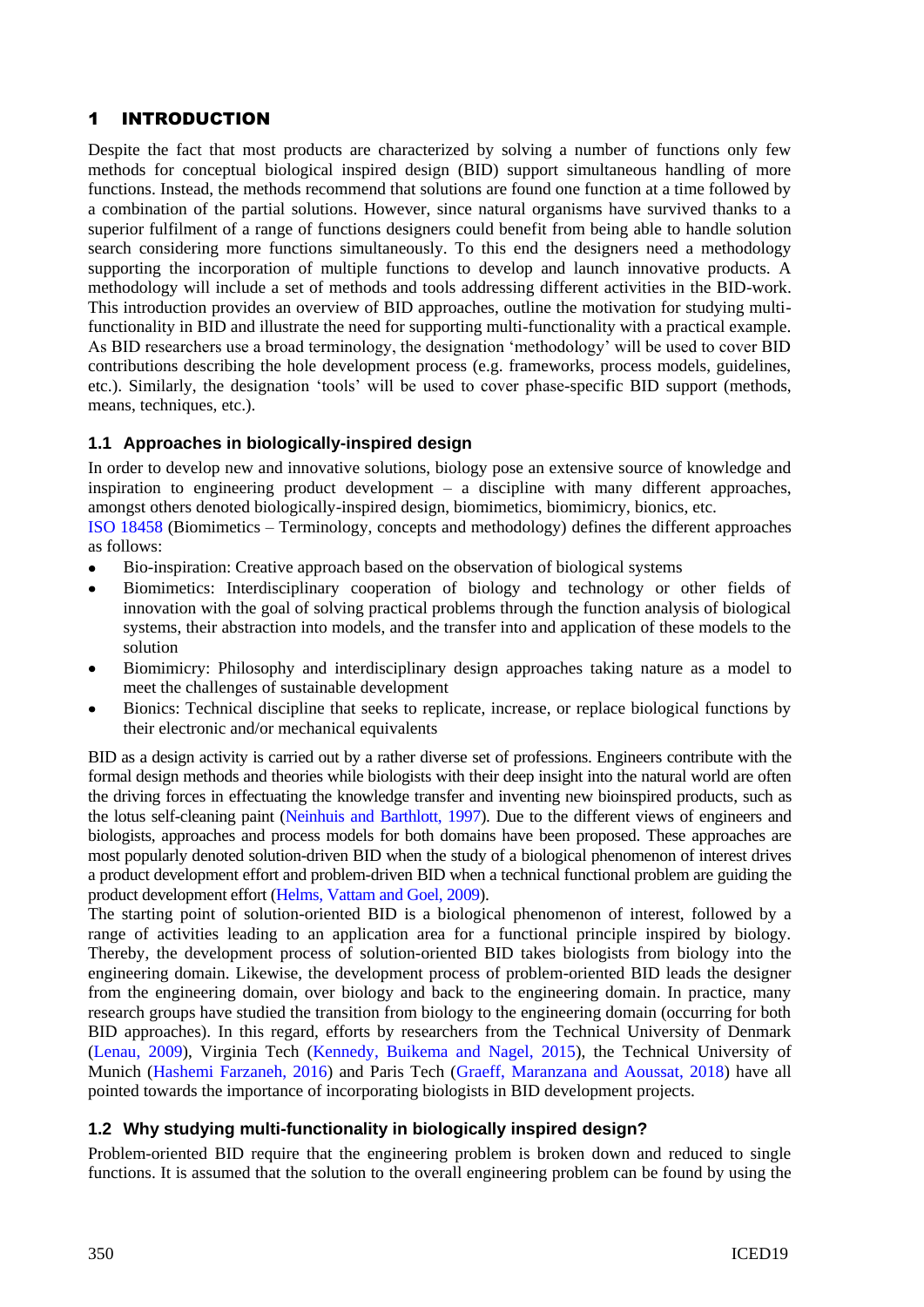super positioning principle where solutions for each of the required functions are combined. However, it is not given that such a combination is optimal or even good. Natural phenomena on the other hand, have been optimized by evolution through survival of the fittest and for the given context found the best compromise between solving all of the functional challenges. Nature's trial and error strategy has therefore found good solutions to multifunctional problems. It could therefore be attractive to not only search for how single functions are solved in nature, but also look at how the combination of several functions is realized.

An example of how nature finds good solutions to multifunctional problems is the way the nutrition transport system in slime moulds grow (Tero *et al*[., 2010\)](#page-9-7). The slime mould Physarum polycephalum is a one-cell organism which takes up nutrition from the substance it is placed on. Since the nutrition sources are not evenly distributed over the surface, the slime mould need to be economic and build food corridors only to the most valuable food sources. It does so by growing the corridor in all directions from the centre. Once food sources are detected, the relevant food corridors are reinforced while corridors leading to nowhere are broken down and the organic material used elsewhere in the mould. However, the slime mould has at least 3 contradicting challenges: It needs to be economic with the organic material used to make the corridors (save material function), the time for transporting nutrition should be as short as possible (fast transportation function) and finally the system should be resilient to collapsing corridors - there should be alternative routes (resilience function). Manmade computer algorithms are typically only capable of finding optimal solutions for one function at a time, and it is therefore difficult to find the best solution to the combined problem. However, by studying the strategies of the slime mould the best multifunctional solution can be made.

#### **1.3 Coping with multiple integrated functions developing medical equipment**

To illustrate the need for handling multiple integrated functions in parallel, the development of piece of medical equipment will serve as a case. The work is done in collaboration with the eye department at a university hospital. The case concerns the development of an anterior eye-chamber model capable of simulating the environment of the anterior eye-chamber in order to perform in-vitro corneal transplantations and study post-operative cell behaviour. Long corneal transplant life in ensured by controlling the three essential parameters: Aqueous humor liquid temperature (1), aqueous humor liquid flow rate (2) and intraocular pressure (3). Using the working assumption, that approximating the specifications of these biophysical parameters in the human eye will increase the possibility of corneal transplant life, the following values are the target for the anterior eye-chamber simulator:

- Intraocular pressure: 10-20 mmHg
- Aqueous humor liquid flow rate: 3-4 µL/min
- Aqueous humor liquid temperature: 35 ºC

Using single function search for solutions easily leads to unnecessary complex solution since each function will be handled by separate mechanisms. In practice, flow of aqueous humor liquid (AHL) could be achieved with a peristaltic pump while heating of the AHL could be done with a thermostatic heating element. However, using a peristaltic pump will generate a fluctuating flow and cause alternating high and low pressure of the AHL. Similarly, a fluctuating AHL temperature will be observed if water, stored in a reservoir enclosing the tubing with AHL, is heated with a thermostatic heating element while overheating could be observed locally. Thus, sub functions related to controlling pressure, flow rate and temperature arise from providing simple and straightforward solutions for each of the three main functions of the anterior eye-chamber model. Hence, deriving single-function solutions for each main function rapidly generate a complex product.

## 2 METHODS

State-of-the-art methodology for BID has been examined in order to assess the current state of handling multi-functionality in BID. This has been done in a systematic literature review with following three phases: Planning (1), execution (2) and analysis (3).

#### **2.1 Systematic literature review planning**

During the planning phase, a systematic literature review protocol was developed in order to specify research questions, to determine articles' selection criteria and qualification criteria used to evaluated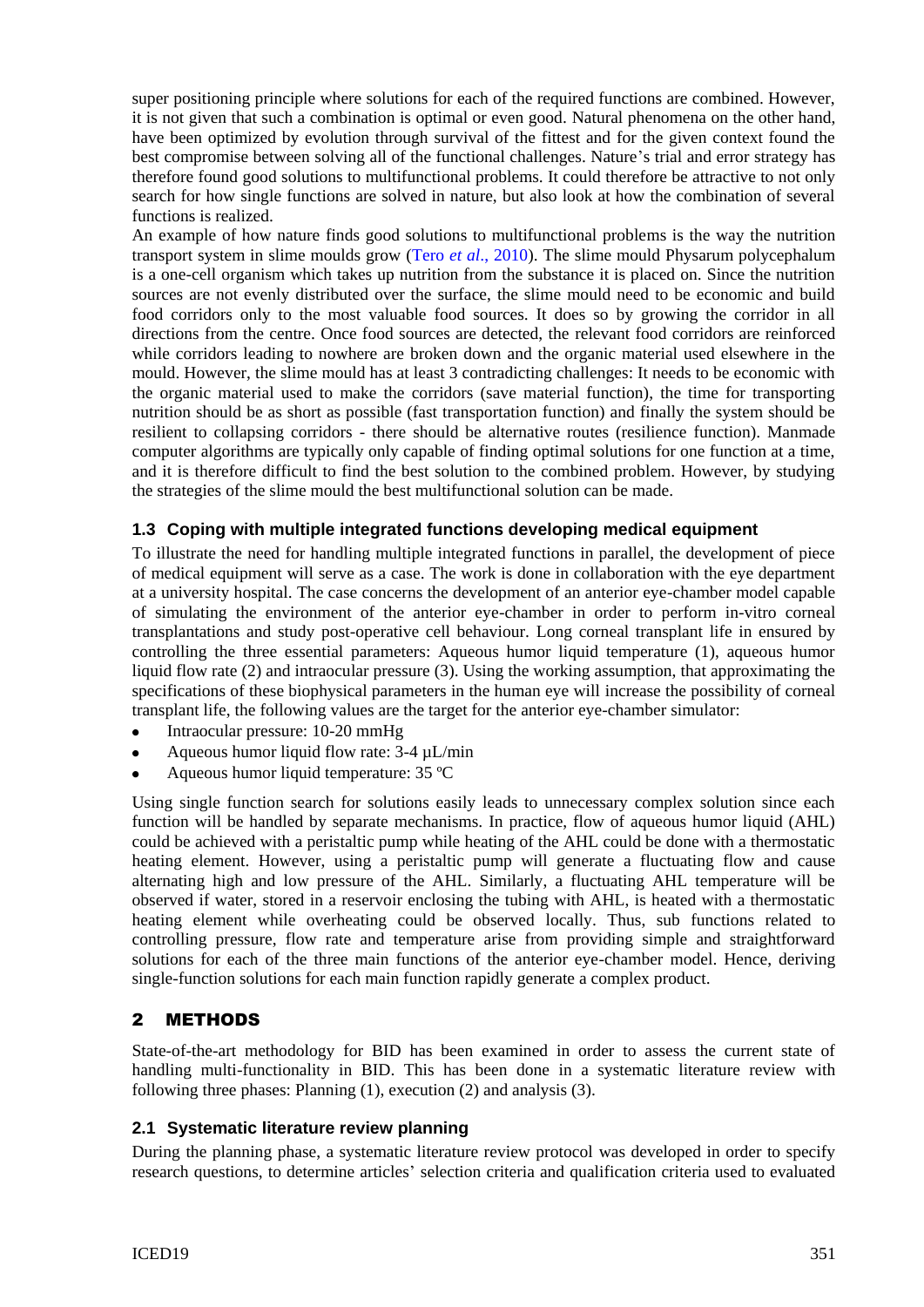the found articles in the execution phase and finally put forward which elements should be extracted for analysis. For this particular systematic literature review, the research focus was encapsulated in the following objectives: Identify existing methodologies and phase-specific tools for BID (1) and obtain knowledge on how BID theory copes with multi-functionality (2).

Initially, advice from the articles 2nd author experienced in the BID research field was received, pointing towards +10 high-quality articles in the field, which guided the formulation of keywords. Finally, 4 blocks of keywords were constructed (Block 1 with French and German translations also):

- Block 1: Keywords encapsulating biologically-inspired design approaches and synonyms
- Block 2: Keywords encapsulating 'methodology' and synonyms
- Block 3: Keywords encapsulating 'tool' and synonyms
- Block 4: Keywords encapsulating BID activities and synonyms

Subsequently, the search strategy was determined with focusing on not finding articles describing biomimetic inventions without describing the development process also. Thereby, three different search strings were composed:

1. (English keywords of Block 1 in 'title') AND (Block 2 OR Block 3 OR Block 4 in 'title', 'abstract' or 'keywords') AND NOT ('biomimetic' OR 'bionic')

2. Adjectives of English keywords of Block 1 combined with Block 2 or Block 3 keywords in 'title'

- e.g. biomimetic tool\*, bio-inspired framework\*)
- 3. (French and German keywords of Block 1 in 'title')

In order to ensure the search strings' validity, these was verified by cross-checking that articles recommended by the specialist was 'captured'.

#### **2.2 Systematic literature review execution**

In order to execute the systematic literature review Scopus and Design Society's electronic databases were used to retrieve articles. However, as a test search executing the three search strings revealed a total of 2.308 articles, filtering with regards to subject area was done initially in order to increase

relevance of the literature base. To ensure inclusion of the relevant subject areas, top-20 most cited articles from the subject areas considered for rejection was screened. By assuming that the subject areas' top-20 most cited articles represent the subject areas' relevance, a subject area was only included if the relevant of the top-20 most cited papers were not present in already included subject areas. This effort was conducted based on the subject area distribution from executing search string 1 (Figure 1).



*Figure 1. The distribution of articles filtered with respect to subject area, found by executing search string 1 in Scopus*

Of the top-20 most cited articles within the subject area, 'Biochemistry, Genetics and Molecular Biology' – a subject area considered for rejection – three contributions by [\(Vincent](#page-9-8) *et al*., 2006), [\(Liu](#page-9-9)  [and Jiang, 2011a\)](#page-9-9) and [\(Bar-Cohen, 2006\)](#page-8-0) was assessed due to their relevancy. This eventually resulted in the rejection of this subject area, as these contributions was also found in the subject area, 'Engineering'. Next, filtering like this reduced the amount of subject areas from 28 to 14. Finally, as the ICED conference is a Design Society-conference, the electronic database of the Design Society was investigated for relevant literature, by executing the search string displayed underneath: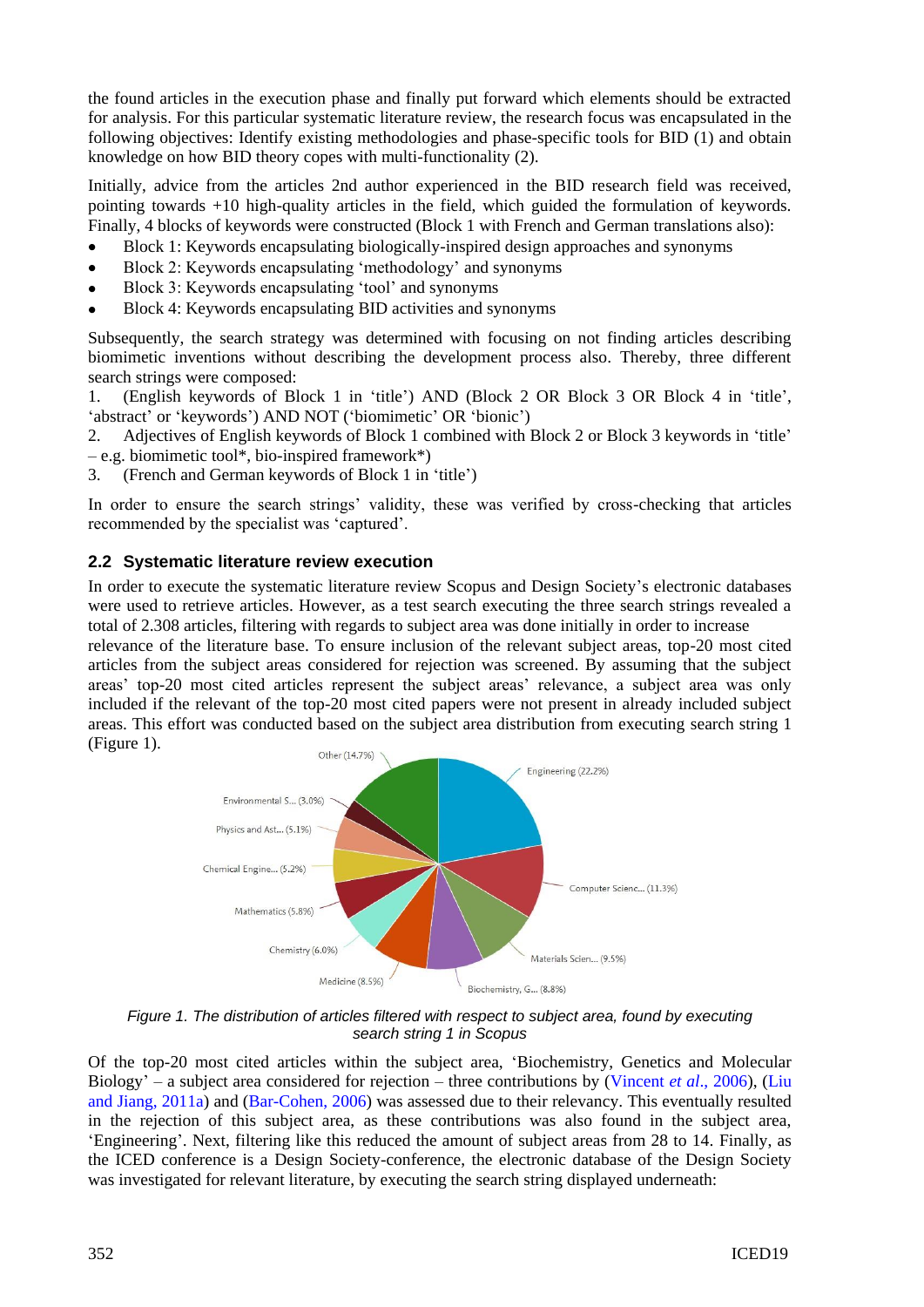"Bio-inspired design" OR "Biologically-inspired design" OR "Bio-inspired engineering" OR biomimetics OR biomimicry OR "Biological phenomen\*" OR "Biological principle\*" OR "Biological solution\*" OR "Biological analog\*" OR bionics OR biotriz.

## **2.3 Systematic literature review analysis**

Finally, having increased the relevance of the found literature in a total pool of 1.446 articles, the articles found from executing the systematic literature review was now analysed with respect to the fulfilment of the inclusion criteria (proposing/reviewing tool(s) or methodologies(s) for BID) and qualification criteria (published in journals or conference proceedings) respectively.

## 3 RESULTS

Screening titles and/or abstracts of the 1.446 found articles by executing the four search strings in Scopus and Design Society's electronic database respectively, 81 articles was still relevant. Reading full paper of the 81 articles and checking interesting references, review or proposal of tool(s) or methodologies was discovered in 18 articles. Multi-functionality was addressed in 5 articles.

## **3.1 Methodology supporting biologically inspired design**

The revealed methodologies and their phase-specific tools are classified with respect to 9 tasks inspired by the logical pattern developed by Paris Tech [\(Fayemi](#page-9-10) *et al*., 2014) and the design model proposed by the DTU Group [\(Lenau, 2018\)](#page-9-11), visualized in Figure 2.



*Figure 2. The discovered methodologies classified with respect to 5 phases with 9 tasks. Tools proposed specifically for BID are noted by the default text setting while tools applicable for BID purposes are highlighted with italic*

As displayed in Figure 2, not all methodologies describe all 9 tasks, e.g. the methodology from Wolff *et al*. don't described task 3 and 4. The systematic literature review revealed 8 BID-methodologies of which 4 provided phase-specific tool(s). The 'solution search'-phase are by far the most supported phase of BID, in particular the task 'search for biological' with 4 BID tools supporting this task. Contrary, the 'conceptual design'-phase are not supported with distinct BID tools, while the phases 'define problem' and 'experiment' are only supported with one distinct BID tool respectively.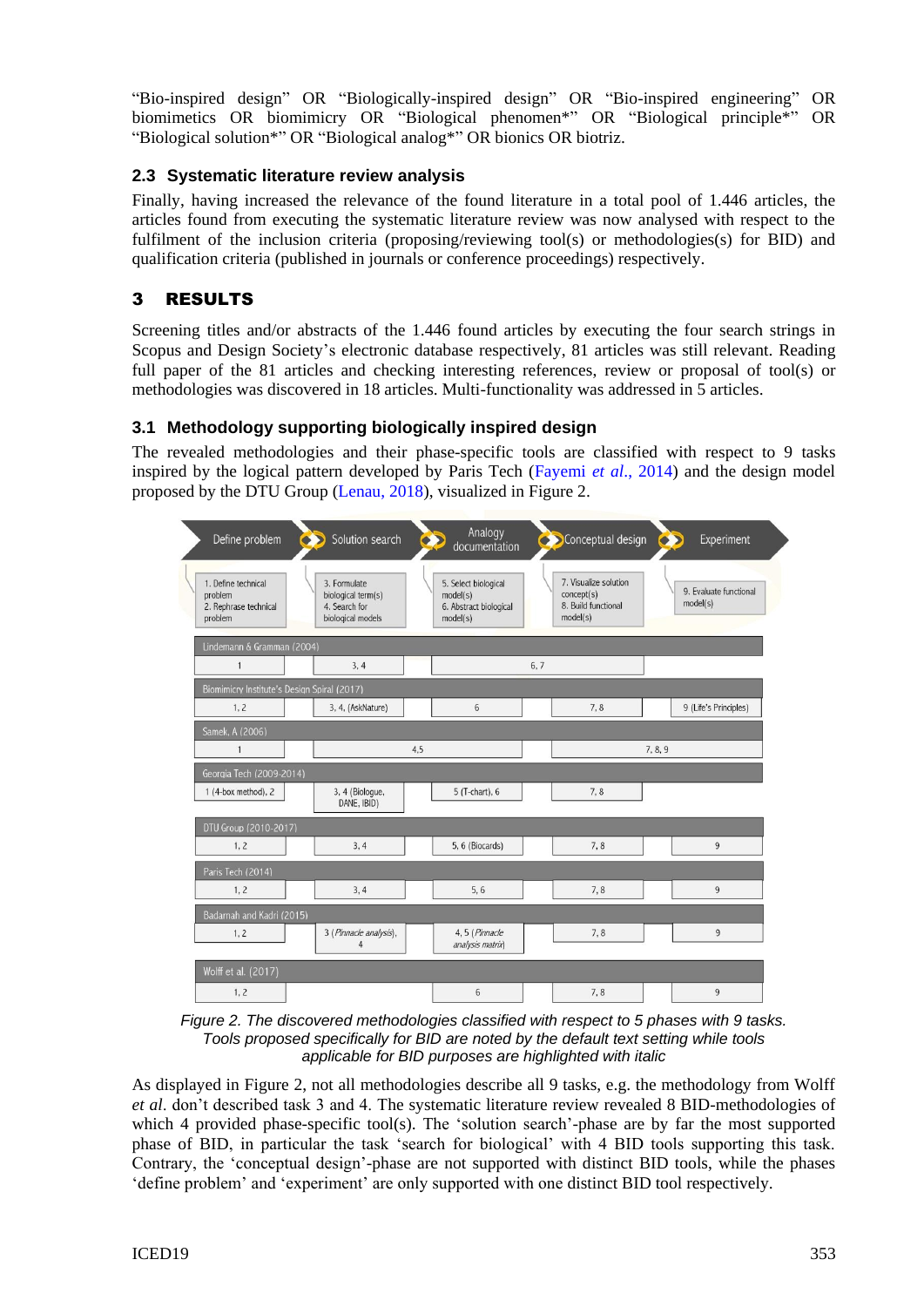Early research of [\(Lindemann and Gramann, 2004\)](#page-9-12) and [\(Samek, 2006\)](#page-9-13) introduced frameworks for BID, though not providing detailed guidance to many phases and neither any phase-specific tools. They refer to BID as 'bionics', but that term has since then changed its meaning as it can be seen from the ISO- standard described above. The Biomimicry Institute applies a methodology designated the biomimicry spiral [\(DeLuca, 2017\)](#page-8-1) with six phases, including support for the search phase (4) by the means of the biomimicry taxonomy and the AskNature-database providing inspirational descriptions of a wide range of biological principles and Life´s Principles for the evaluation phase (9).

The Georgia Tech Group has developed a methodology for biologically-inspired design [\(Helms,](#page-9-2)  [Vattam and Goel, 2009\)](#page-9-2) with addition of phase-specific support to designers. On one hand, they developed the 4-box method for problem formulation and the T-chart tool for analogy evaluation [\(Helms and Goel, 2014\)](#page-9-14). On the other hand, an automated search engine called DANE [\(Vattam](#page-9-15) *et al*., [2010\)](#page-9-15), the Biologue software aiding designers in semantically tagging biological literature [\(Vattam](#page-9-16)  [and Goel, 2013\)](#page-9-16) and the intelligent search mechanism IBID [\(Spiliopoulou](#page-9-17) *et al*., 2015) was conceptualized.

The DTU group provide a methodology for biologically-inspired design covering all 5 phases of the BID process (Lenau *et al*[., 2010\)](#page-9-18) including phase-specific support for the abstraction task (6) by the means of biocards [\(Lenau, 2017\)](#page-9-19).

Additionally, methodology without phase-specific support have been developed for BID. For instance, Paris Tech suggest a problem-driven biomimetic methodology inspired by TRIZ. It hypothesizes that the tools of TRIZ might be useful in phase 2, 3, 6 and 7 for abstraction and transfer activities respectively [\(Fayemi](#page-9-10) *et al*., 2014). In a TU Delft/MIT-collaboration, a methodology for generation of biomimetic design concepts has been developed with support for phases 3 and 5 driven by pinnacle analysis, although not support specifically targeted at BID [\(Badarnah and Kadri, 2015\)](#page-8-2) . In another cross- institutional collaboration, the Macquaire University and the University of New South Wales, has developed a 5 step methodology for enhanced outcome of biomimetic programs [\(Wolff](#page-9-20) *et al*., [2017\)](#page-9-20).

However, tools addressing single-phase activities of other research groups than those proposing a methodology for BID, have been discovered. Phases 2-3 has been supported by University of Toronto developing an approach to bridge cross-domain terminology (BCDT) of engineering and biology [\(Chiu and Shu, 2005\)](#page-8-3) and by researchers from Oregon State University and Texas A&M developing an engineering-to-biology-thesaurus (ETBT) for engineering design [\(Nagel, Stone and Mcadams,](#page-9-21)  [2010\)](#page-9-21) - supporting the generation of keyword and terms by engineers novice to biology. The search phase (4) has been supported by the works of the University of Bath developing a contradiction matrix yielding biologically-inspired recommendations called BioTRIZ [\(Vincent](#page-9-8) *et al*., 2006), Chakrabati *et al* providing the IDEA-INSPIRE software for database-guided analogical search [\(Chakrabarti](#page-8-4) *et al*., [2006\)](#page-8-4). Summarizing, a total of 8 methodologies in addition to 14 tools supporting the practice of different BID tasks was found by systematically reviewing state-of-the-art BID literature:

- Of the 8 methodologies found, 3 of them provide phase-specific BID tools for one or more phase
- No phase-specific BID tools was found for the 'conceptual design'-phase  $\bullet$
- 1 BID tool for each of the tasks 1, 5, 6 and 9 was discovered
- 2 BID tools for each of the tasks 2 and 3 was discovered
- 6 BID tools for task 4 was discovered

Thereby, almost 50% of the discovered tools supporting BID aimed at the phase dealing with retrieving biological analogies, whereas the support for the latest phases are highly limited.

#### **3.2 Current state of multi-functionality in BID literature**

By systematically reviewing state-of-the-art methodologies and tools for BID, contributions was primarily found from a research group at Georgia Tech, a research group from University of Bath and a research project from Macquaire University and University of South Wales.

Assessing the discovered literature, the task of handling multi-functionality in problem-driven BID are elaborated by researchers from Macquaire University and University of South Wales: "if the aim is multi-functionality as in gecko-inspired adhesives and synthetic spider silks, then a more directed approach is to break down the problem into single, clearly defined sub-topics. Sub-topics represent single functions that are, at first, studied separately, and later jointly implemented into the product." (Wolff *et al*[., 2017\)](#page-9-20).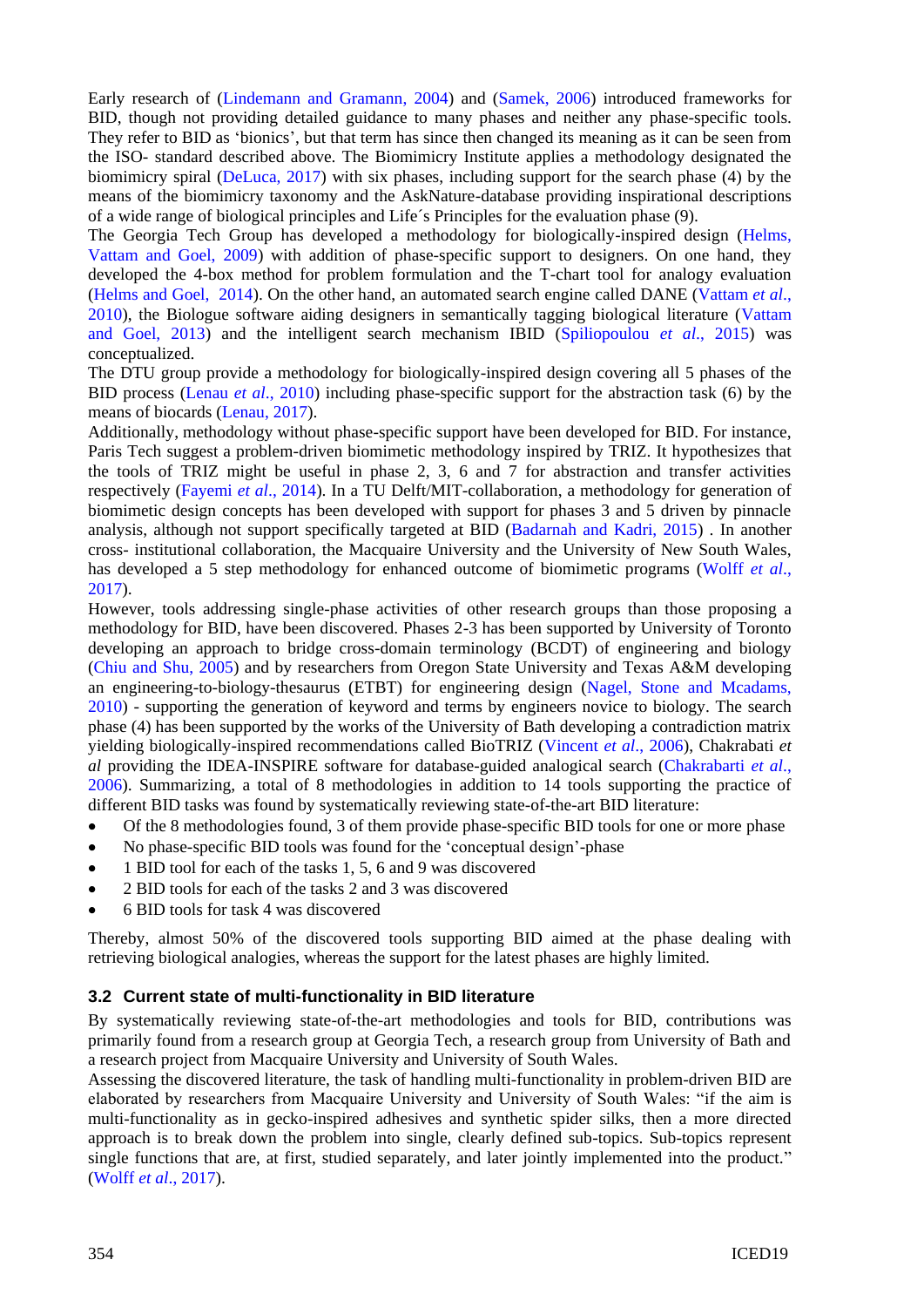The Georgia Tech Group follows a similar approach to problem-driven BID. This effort is initiated by functional decomposition followed by, a number of parallel solutions searches corresponding to the number of discovered sub functions. Subsequently, the sub functional biological analogies are merged into one solution concept. The approach to multi-functional problem driven BID is referred to as compound analogical design [\(Vattam, Helms and Goel, 2008\)](#page-9-22). The approach was found useful from an analysis of a range of solution concepts developed at the introductory biologically-inspired engineering design course at Georgia Tech. The functional decomposition, parallel solution search and merging of bio-inspired sub functional solution principles, was found particularly useful when designers were facing projects with competing demands [\(Helms, Vattam and Goel, 2009\)](#page-9-2).

The BioTRIZ matrix developed by researchers from The University of Bath provides support for handling multi-functionality in BID. The support primarily address the 'problem definition'-phase of the BID process. In TRIZ, the functional problem is rephrased to form a contradiction, e.g. parameter 1 should be optimized/kept stable (thesis) while parameter 2 should be kept stable/limited (antithesis). Next, in the contradiction matrix, the thesis is matched with one of the 39 contradiction features of the vertical axis while the antithesis is matched with one of 39 contradiction features on horizontal axis. Last, inventive principles are discovered in the cell of the matrix corresponding to the chosen thesis row and antithesis column. From an analysis of 2500 contradictions and their biological resolutions, BioTRIZ constitute the condensed contradiction matrix, only proposing inventive principles that could aid a BID development project [\(Vincent](#page-9-8) *et al*., 2006). To display how TRIZ support multifunctionality, consider the development of endoscopic surgical equipment. For this case, surgery time should be limited (contradiction feature to optimize). Simultaneously, at the end of the endoscope the camera is placed, whereby the cross-sectional area of the endoscope is fixed (contradiction feature to preserve). Using the TRIZ contradiction matrix and choosing 'speed' for the optimized feature and 'shape' for the preserved feature, inventive principle 15, 18, 34 and 35 proposed [\(SolidCreativity,](#page-9-23)  [2014\)](#page-9-23). As the inventive principles are based on already existing patents and inventions, this contradiction has been resolved by developing flexible endoscopes (inventive principle 15). Likewise, for a similar problem, a wasp-inspired steerable needle has been developed at the Bio-Inspired technology Group at TU Delft (Scali *et al*[., 2017\)](#page-9-24).

The Georgia Tech Group has also assessed multi-functionality in solution-driven BID by analysing the final designs of students participating in an introductory course on biologically-inspired engineering design [\(Helms, Vattam and Goel, 2009\)](#page-9-2) and by analysing cases from a digital study library of biologically-inspired design cases (Goel *et al*[., 2016\)](#page-9-25). Both research efforts pointed towards the fact that, solution-driven BID results in more multi-functional biologically-inspired designs than problemdriven BID. This was quantitatively determined in the 2016-study, where the 81% of the solutiondriven BID projects had multi-functional solution concepts, contrary to the problem-driven BID projects, where only 30% of the solution concepts were multi-functional.

The present study only found a limited amount of research within the area of multi-functional BID. In particular, the research area of dealing with multi-functional problems in problem-driven BID – without subsequent super positioning of sub functional biological analogies – constitute a knowledge gap in existing BID theory.

## 4 DISCUSSION

The results and methods applied to discover state-of-the-art methodologies and tools for BID (1) and the current state of multi-functionality in BID and related research (2) will be discussed in the following sections.

#### **4.1 Identifying state-of-the art BID with a systematic literature review**

Due to the rigorously followed research approach of the systematic literature review, the research work is easily repeatable. In addition, the systematic literature review appears comprehensible, reflecting on the number of keywords in every search block and the number of screened papers. The risk of unintentionally omitting potentially relevant contributions are avoided by including a wide range of subject areas (displayed in Figure 2).

However, while the thoroughness of a systematic literature review might be a benefit in this research work, simultaneously it has possibly increased the review task. Retrieving more than 1.400 relevant from executing the 3 search strings configured from the 4 search blocks (section 2.1) and ending up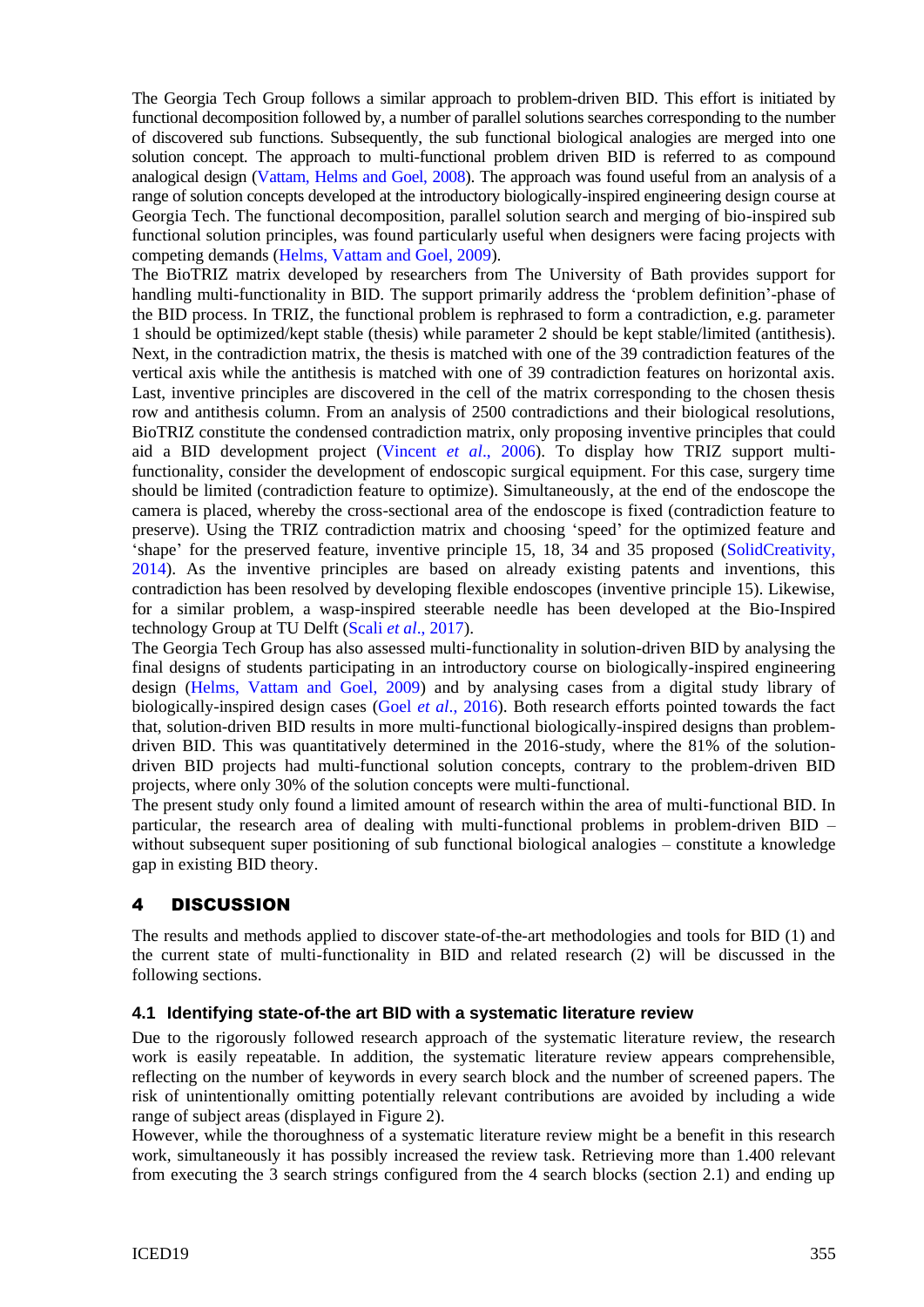with a pool of 81 papers yields an inclusion percentage only around 5%. In this regard, a "roll the snowball"-research approach similar to that of the cross-institutional collaboration effort of Deggendorf Institute of Technology, Paris Tech and TU Munich [\(Wanieck](#page-9-26) *et al*., 2017), could have been applied. Although, this research approach would be limited by collaboration partners while risking the missing of relevant contributions from adjacent research fields. Thus, the systematic review of literature identifying state- of-the-art methodologies and tools for BID practice and the current state of multi-functionality in BID has both benefits and disadvantages. Nevertheless, due to the limited research experience and network size of the first author, an expert within BID was consulted prior to the formulation of keywords was initiated, and the systematic literature review-approach was chosen.

#### **4.2 The current state of multi-functionality in BID and related research**

Research and experiments dealing with multi-functionality in BID was found both within solutionand problem-driven BID, with most actual support for the problem-driven approaches. While the BioTRIZ matrix primarily aid the initial phases of the BID process, the compound analogical design approach aid both the problem definition and the conceptual design of the BID process, displayed in Figure 3.



*Figure 3. Overview of where in the BID design process existing BID approaches provides aid for problem-driven multifunctional BID*

In continuation of this, it is hypothesized that, retrieving multi-functional biological analogies will improve efficiency of the design process by easing or eliminating the need for integrating sub functional bioinspired solution concepts. This motivation is underlined by the Georgia Tech group recommending looking for organisms with single solutions solving multiple problems simultaneously as one of their solution search techniques [\(Helms, Vattam and Goel, 2009\)](#page-9-2). Furthermore, this motivation is also justified in an assay from the National Centre for Biological Sciences, recommending that engineers focus on the multi-functionality of biological organism [\(Sane, 2016\)](#page-9-27). While, neither Helms, Vattam and Goel nor Sane explicate the benefits of multi-functional analogies, it's the authors impression that improving efficiency constitute the main reasoning. This benefit is explicated in other research pointing towards the fact that multi-functional designs have a characteristic of being energy- and materials efficient by default. This is, a product with parts performing multiple functions is likely due to be constituted by fewer parts and thereby reducing environmental effects by requiring less material and being lighter (O'Rourke & Seepersad, 2015). However, while the compound analogical design approach might foster bio-inspired solutions, conducting several parallel BID efforts corresponding to every sub function limits the efficiency of the design process. Furthermore, like outlined by the Georgia Tech research group [\(Goel, Hancock,](#page-9-25)  [Fraser, & Tuchez, 2016\)](#page-9-25), the whole concept of the existing problem-driven BID approaches implying

functional decompositioning is counterintuitive in terms of providing multi-functional analogies. This suggests that the gap to be addressed by this research going forward is situated in the two initial phases of the BID process – where the problem is defined and analogies are discovered. Last, by juxtaposing the existing procedures aiding multifunctionality in BID (Figure 3), the incentives of discovering multi-functional analogies and the findings of Goel *et al*. regarding multi-functionality in solutiondriven BID, supporting designers in converting a problem-driven BID process to a solution-driven BID process in the early phases of the BID process will be the ambition of this research going forward.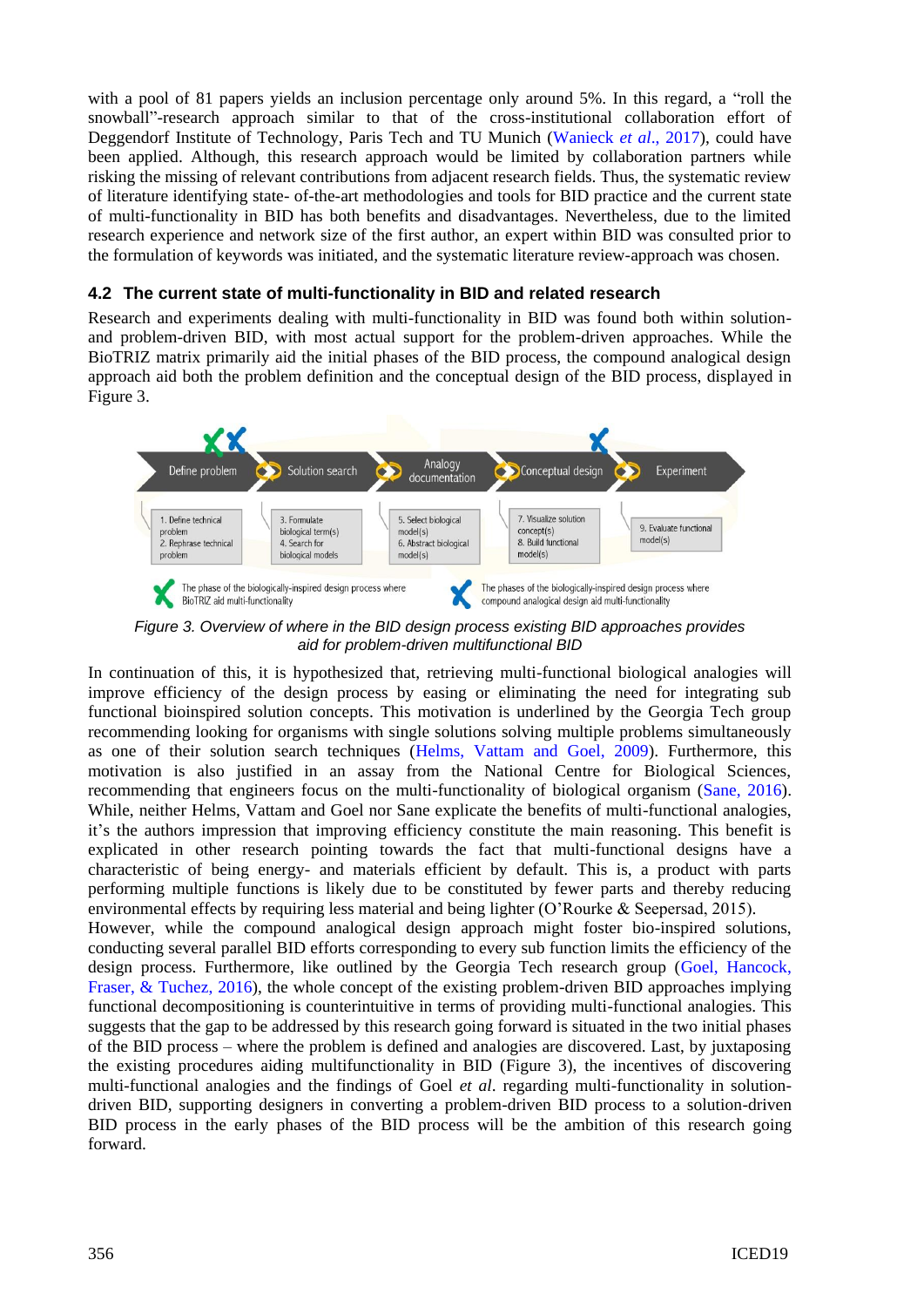The topic of handling multi-functionality in product development are also of interest in adjacent research fields. For instance, materials science researchers from Beihang University has reviewed a wide range of bio-inspired materials performing multiple functions [\(Liu and Jiang, 2011b\)](#page-9-28).

Likewise, chemical researchers from a Dalian University of Technology/McMasters Universitycollaboration have developed a paper-based sensor with bio/nano materials respectively sensing molecular presence and signal transmittance (Hui *et al*[., 2018\)](#page-9-29). Both research approaches, documenting approaches somewhat similar to the solution-driven BID approach. Thereby, future development of design support for multi-functionality in BID will possibly benefit from screening adjacent research fields' approaches to multi-functionality.

Considering, the case of developing an anterior eye-chamber model, one could apply a problem-driven multi-functional BID approach or consult a biologist to carry out a solution-driven BID approach to replicate the structures of the human eye to provide a similar functionality. However, as a biological model, the human eye is constituted by structures providing multiple different functions reaching far beyond ensuring the life of the cornea. Thereby, for the purpose of this project, such an approach will be unnecessarily complicated while not necessarily yielding a satisfactory result within the time frame of a PhD project while providing design support for biologists and not engineers. Therefore, the problem-driven BID approach to handle multi-functionality will be explored going further.

## 5 CONCLUSION

The case example describing the development of an anterior eye-chamber model pointed towards the fact that existing BID methodologies and phase-specific tools for BID are misaligned with the designers' need. Current single-function focus of BID methodologies is misaligned with the fact that products performing multiple functions are often demanded. Thus, the present approach to multifunctional problems, implying parallel BID efforts for every function, is time-consuming as a number of bio-inspired solution concepts corresponding to the number of functions of a product must be discovered. Likewise, this approach is also inefficient as new sub functional requirements are likely to arise as a result of the combination of the bio-inspired partial solutions. Contrary, the contributions discovered and assessed useful for handling multi-functionality in BID, points towards focusing on supporting the early phases of the BID process in transitioning from problem-driven BID to solutiondriven BID. Thus, reducing the extent of the search phase and simplifying the bio-inspired solution integration task in the conceptual design phase could be achieved.

This research facilitated the assessment of the current state of multi-functionality in state-of-the-art BID theory. Through the systematic literature review, 18 articles describing 8 BID methodologies and 14 BID tools in addition to 9 articles addressing multi-functionality in BID was discovered from a pool of 81 articles, satisfying both criteria of inclusion and qualification. The discovered BID methodologies and tools for BID were categorized with respect to 5 generic phases and 9 tasks of problem-driven BID adapted from works of BID groups from DTU and Paris Tech. This categorization displayed that almost 50% of the discovered BID tools addressed the 'solution search' phase, suggesting that this is the most difficult phase of problem-driven BID using existing methodologies for BID, which all are guided by single-function problems.

Therefore, we suggest expanding the BID focus to multi-functional BID also, in order to develop useful design support complying with the needs of designers.

#### **REFERENCES**

<span id="page-8-2"></span>Badarnah, L. and Kadri, U. (2015), "A methodology for the generation of biomimetic design concepts", *Architectural Science Review*, Vol. 58 No. 2, pp. 120–133. 10.1080/00038628.2014.922458.

- <span id="page-8-0"></span>Bar-Cohen, Y. (2006), "Biomimetics - Using nature to inspire human innovation", *Bioinspiration and Biomimetics*, Vol. 1 No. 1. 10.1088/1748-3182/1/1/P01.
- <span id="page-8-4"></span>Chakrabarti, A. et al. (2006), "A functional representation for aiding biomimetic and artificial inspiration of new ideas", *Artificial Intelligence for Engineering Design, Analysis and Manufacturing: AIEDAM*, Vol. 19 No. 2, pp. 113–132. 10.1017/S0890060405050109.
- <span id="page-8-3"></span>Chiu, I. and Shu, L. (2005), "Bridging cross-domain terminology for biomimetic design", *Proceedings of 2005 ASME International Design Engineering Technical Conferences and Computers and Information in Engineering Conference*, Long Beach, California, USA, pp. 1–9. 10.1115/DETC2005-84908.
- <span id="page-8-1"></span>DeLuca, D. (2017), "The power of the Biomimicry Design Spiral", *Biomimicry Inst*., <https://biomimicry.org/biomimicry-design-spiral/>